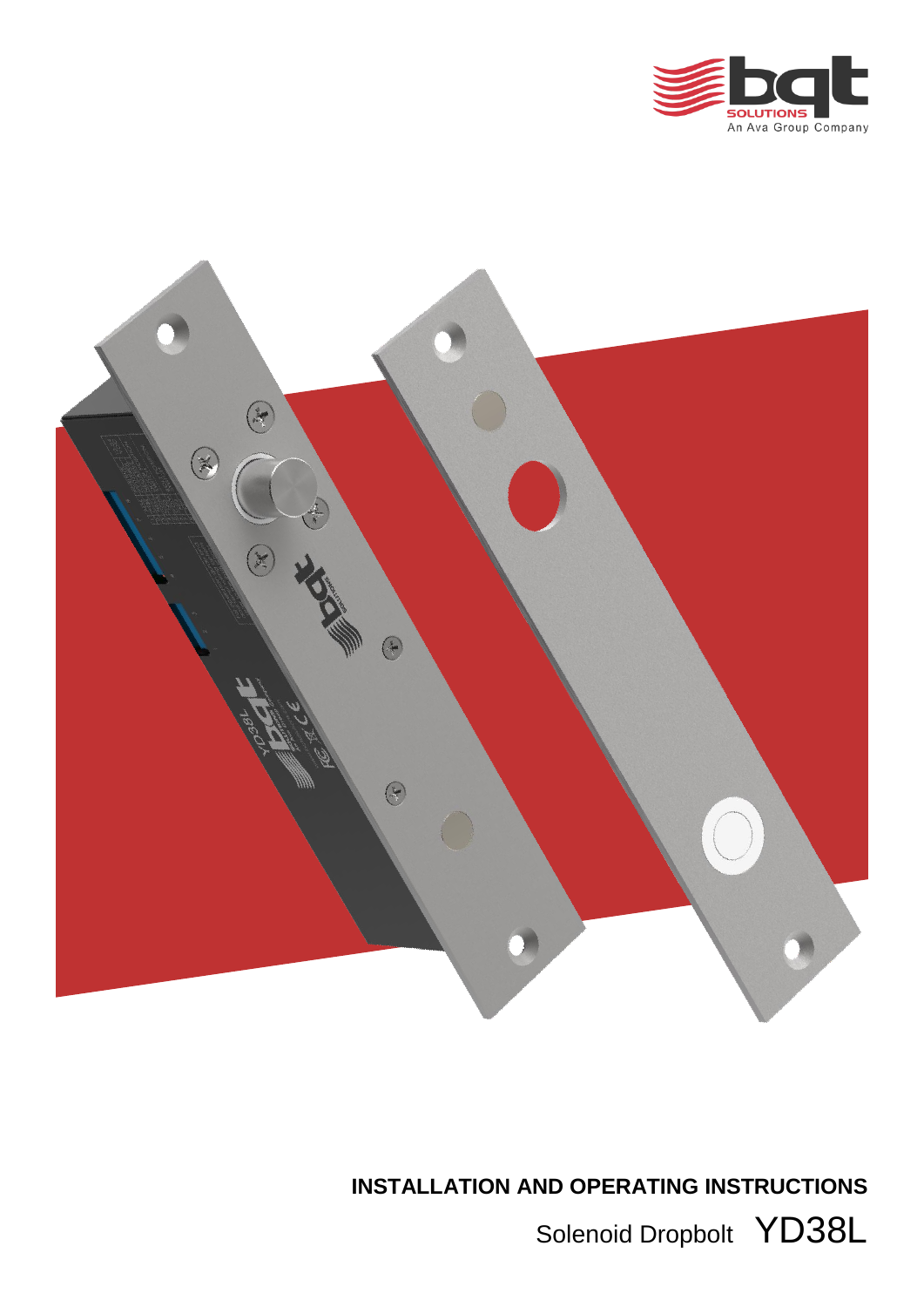## **NOTICES**



© 2019 BQT Solutions (SEA) Pte. Limited. All rights reserved.

BQT Solutions (SEA) Pte Limited will not be liable for any direct, indirect, incidental or consequential loss or damage in any way related to this product. BQT Solutions (SEA) Pte Limited reserves the right to upgrade or change this product or instruction manual without prior notice. BQT Solutions (SEA) Pte Limited assumes no liability for damages incurred directly or indirectly from errors, omissions or discrepancies between the product and the manual.

The YD38L is designed by BQT Solutions (SEA) Pte. Limited and manufactured by BQT Solutions (NZ) Limited in New Zealand.

For more information and contact details please visit,

www.bqtsolutions.com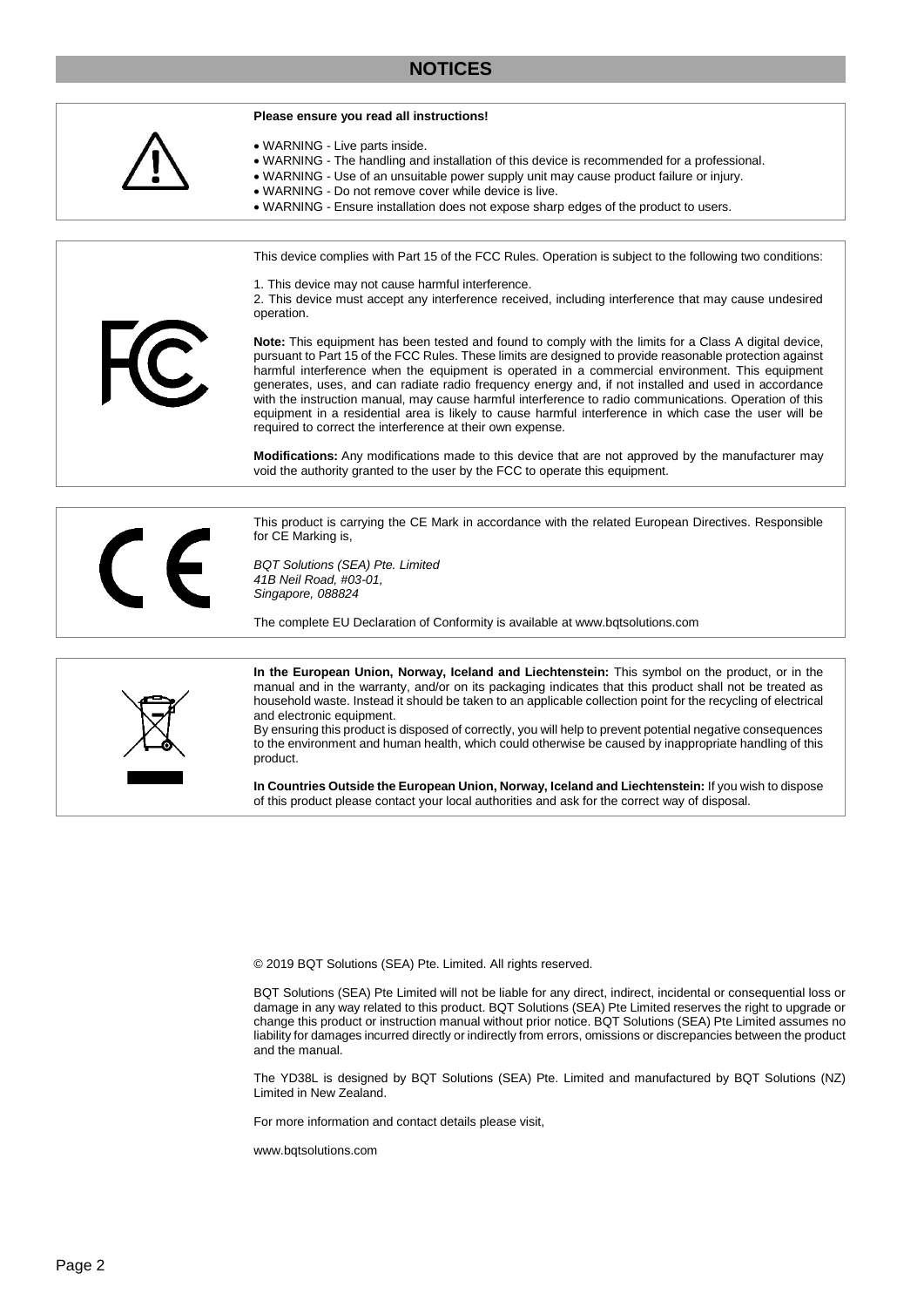# **CONTENTS**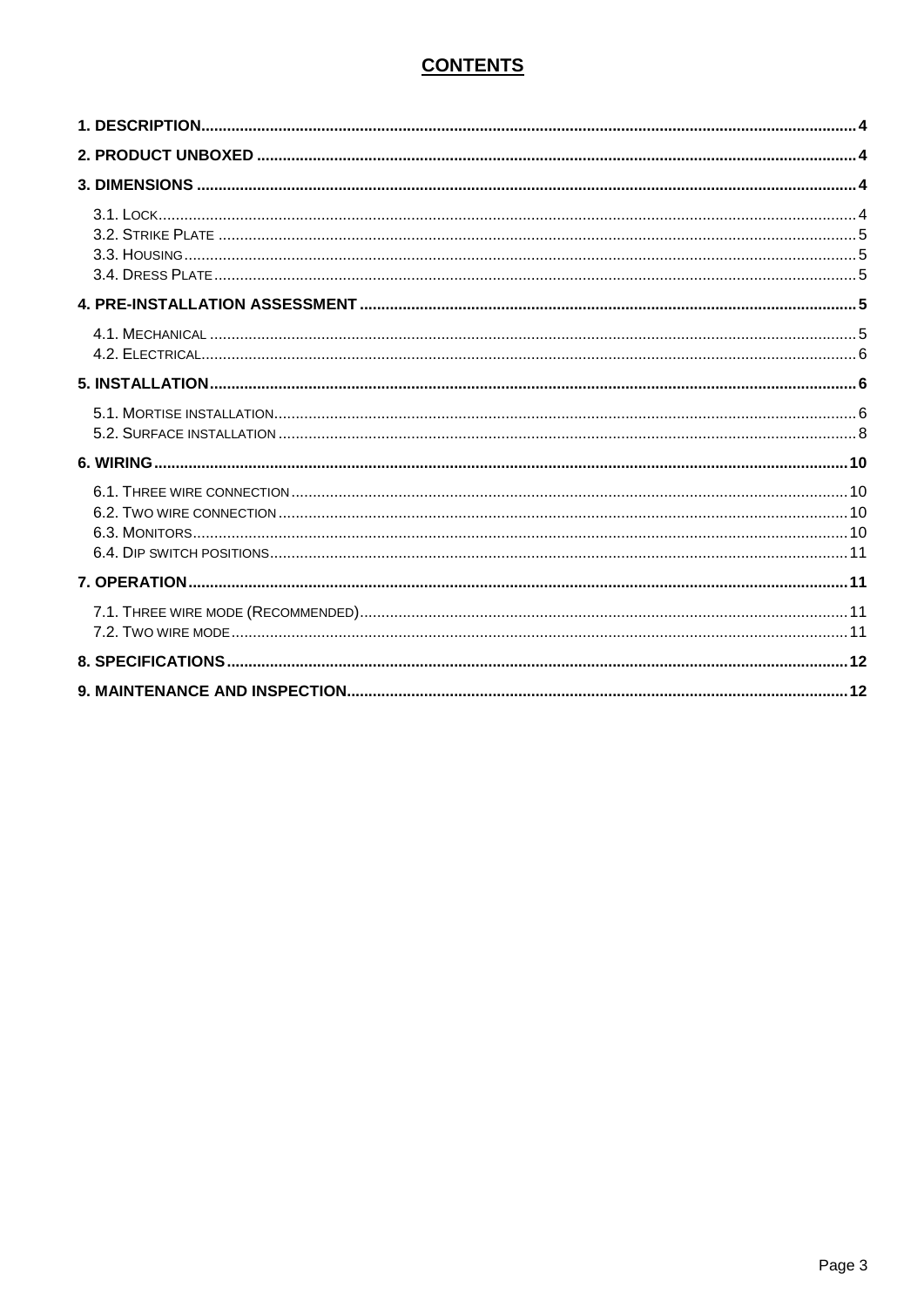#### <span id="page-3-0"></span>**1. DESCRIPTION**

The YD38L is a heavy duty magnetically latching solenoid operated dead bolting lock suited for commercial or residential doors. Its dual action reduces alignment problems as the integrated magnetic latch captures the door before the deadbolt secures it making the YD38L ideally suited for swing through doors. It is supplied with a matching strike plate and can be surface mounted with the aid of accessories or installed into a mortise for a concealed solution.

Integrated electronics provide complete control over the lock and offer an array of features;

- Multi–voltage input (12-24VDC)
- **Multiple locking / unlocking attempts**
- Adjustable timed re-lock
- **Current reduction circuitry**
- Door position and bolt position monitors
- $\blacksquare$  High physical strength 10,000N

#### <span id="page-3-1"></span>**2. PRODUCT UNBOXED**

The YD38L is supplied with four 10G x 1" csk. self-tapping screws for fitting the lock and strike plate. They are suitable for mounting in both aluminium and wooden doors and frames. Also included are eight M5 x 10 Machine Screws.

The mounting holes in the locks face plate and strike plate are ø 5.2mm so any 10G or 5mm screw can be used.



## <span id="page-3-2"></span>**3. DIMENSIONS**

<span id="page-3-3"></span>The dimensions shown (in millimetres) are approximate and are subject to change without prior notice.

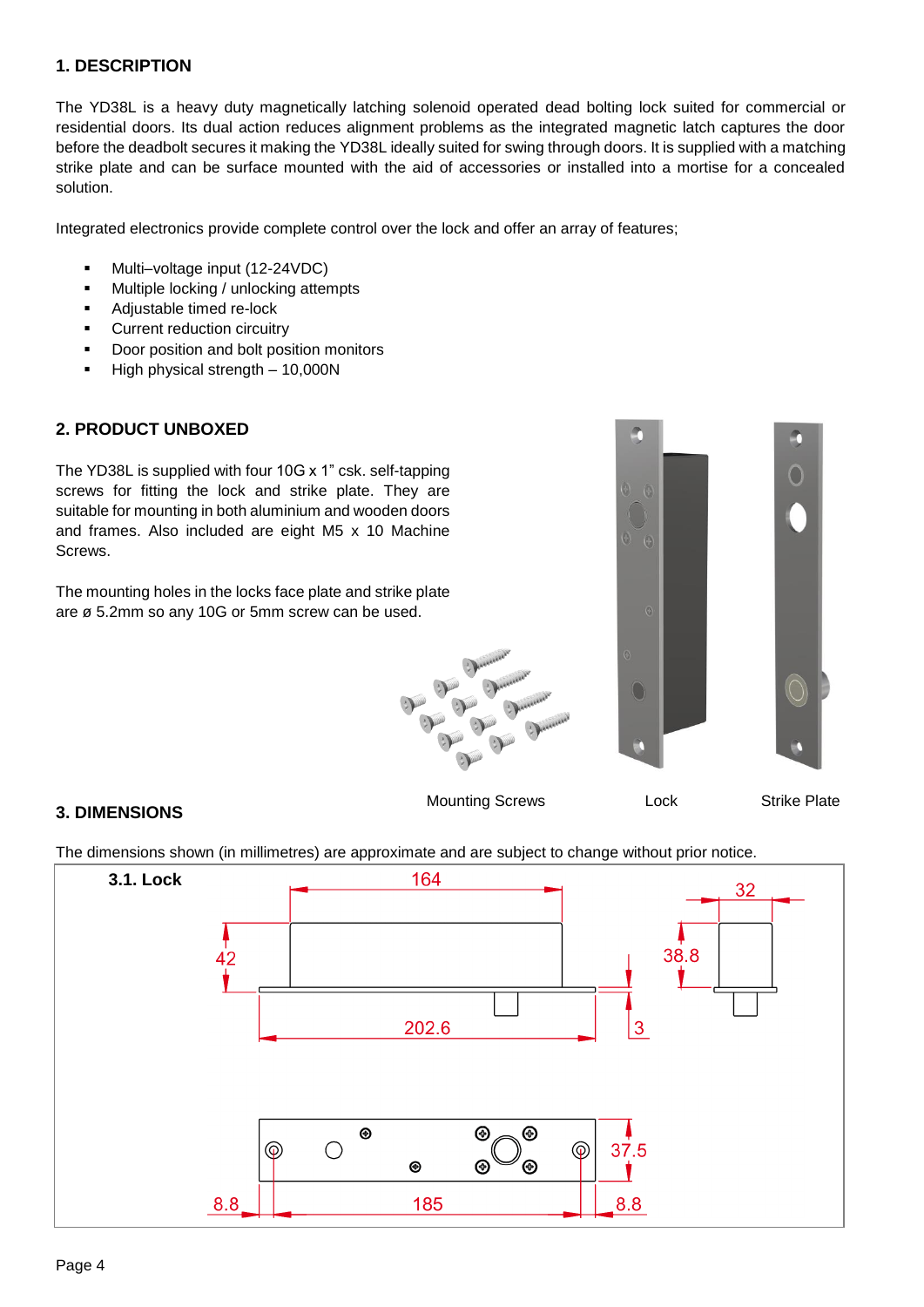<span id="page-4-0"></span>

<span id="page-4-1"></span>

<span id="page-4-2"></span>

## <span id="page-4-3"></span>**4. PRE-INSTALLATION ASSESSMENT**

#### **4.1. Mechanical**

<span id="page-4-4"></span>The first decision regarding installation is whether the YD38L will be mortised or surface mounted to the door / door frame. Mortise installation ensures a discrete solution as the lock and strike plate can be embedded into the door and frame, however in some instances this is not possible. Glass doors for example require surface mounting the lock which is done with the aid of the YD38L housing.

Whichever method is chosen it is important that the lock and strike plate are aligned correctly. This is achieved when the top of the lock face plate aligns with the top of the strike plate. It is also important that when the door is closed the gap between the lock and strike plate does not exceed **6mm** otherwise the lock will not sense the strikes position resulting in incorrect operation.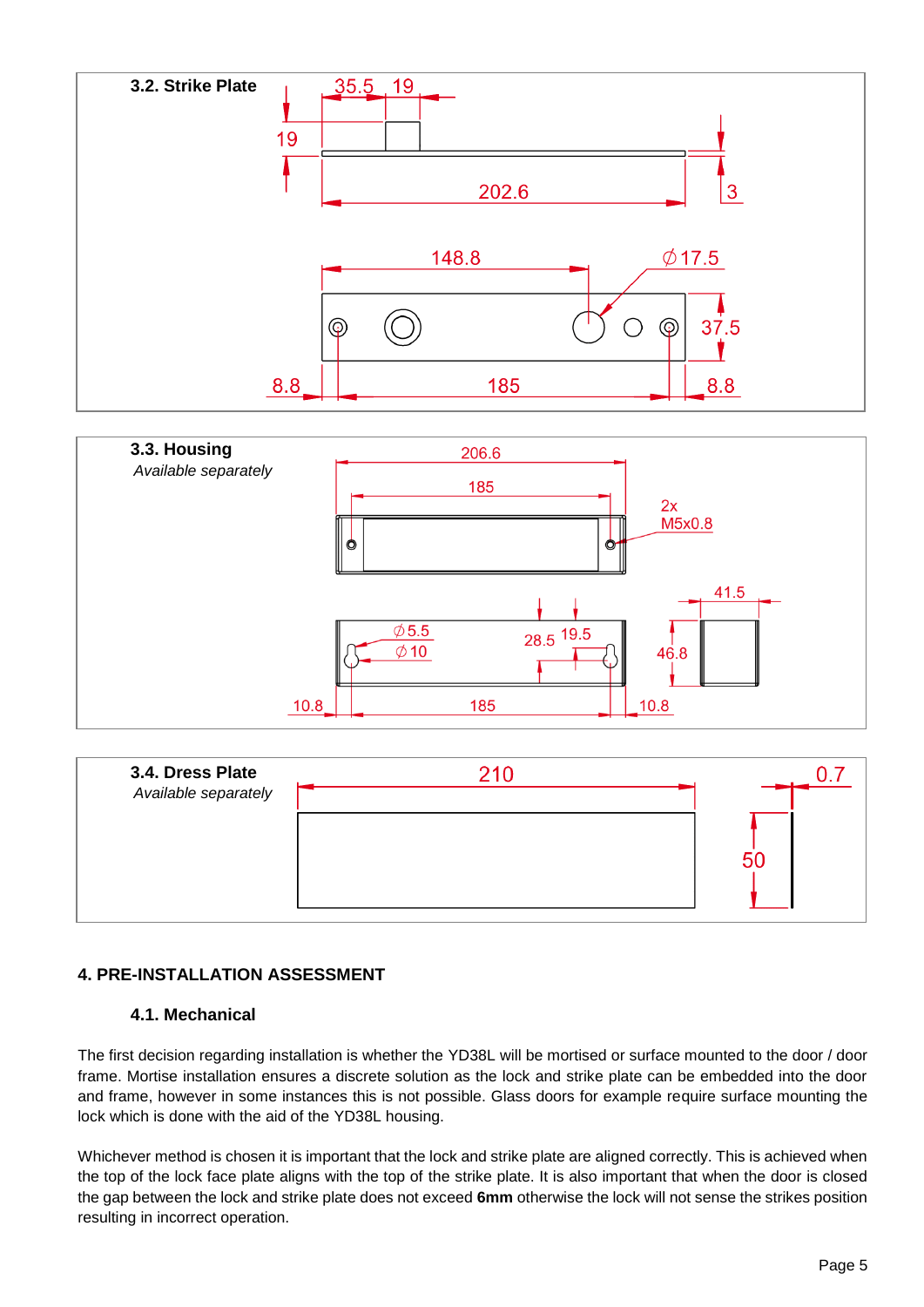#### **The YD38L can be installed vertically or horizontally but is not designed to be mounted in a floor cavity firing upwards or in a wet environment.**

## **4.2. Electrical**

<span id="page-5-0"></span>The first consideration is to establish where to run the wires and decide on what feedback is required from the lock. There are a total of eight available connections and for a fully featured lock it is compulsory to connect three with the other five providing feedback. Alternatively the lock does operate with reduced features on two compulsory connections and five optional.

The three essential connections are; Positive (+), Negative (-) and Control (CL). The five optional connections provide feedback about the lock status; Door Position and Bolt Position. If desired, wires can be run from these connections to integrate into access control or alarm systems to provide full monitoring.

Finally the correct gauge of wire needs to be chosen as when connecting the power wires (+ and -) to the lock, voltage drop across these wires can limit the lock operation. For all the remaining connections, a lower gauge wire can be used as these are only signal wires.

The following chart shows the appropriate wire gauge for a range of distances between the lock and power supply assuming the voltage measured at the lock is within the range of 12-24VDC ±10%.

| <b>AWG</b> | AREA (MM <sup>2</sup> ) | <b>MAXIMUM DISTANCE (M)</b> |       |  |
|------------|-------------------------|-----------------------------|-------|--|
|            |                         | 12VDC                       | 24VDC |  |
| 24         | 0.20                    | 10                          | 30    |  |
| 22         | 0.33                    | 16                          | 48    |  |
| 20         | 0.52                    | 26                          | 77    |  |
| 18         | 0.82                    | 41                          | 122   |  |
| 16         | 1.31                    | 65                          | 195   |  |
| 14         | 2.08                    | 103                         | 310   |  |

## <span id="page-5-1"></span>**5. INSTALLATION**

Two installation examples are detailed on the following pages however any combination of mortise and surface mounting can be achieved. Whichever installation method is chosen it is vital to ensure that the lock face plate and the strike plate align correctly and the gap between the locks face plate and the strike plate does not exceed **6mm** when the door is closed.

#### **5.1. Mortise installation**

<span id="page-5-2"></span>A typical mortise installation is described with the lock fitted into the door frame while the strike plate is secured to the door. It is possible to install the lock into the door and the strike plate to the frame however running the wiring to the lock can be difficult.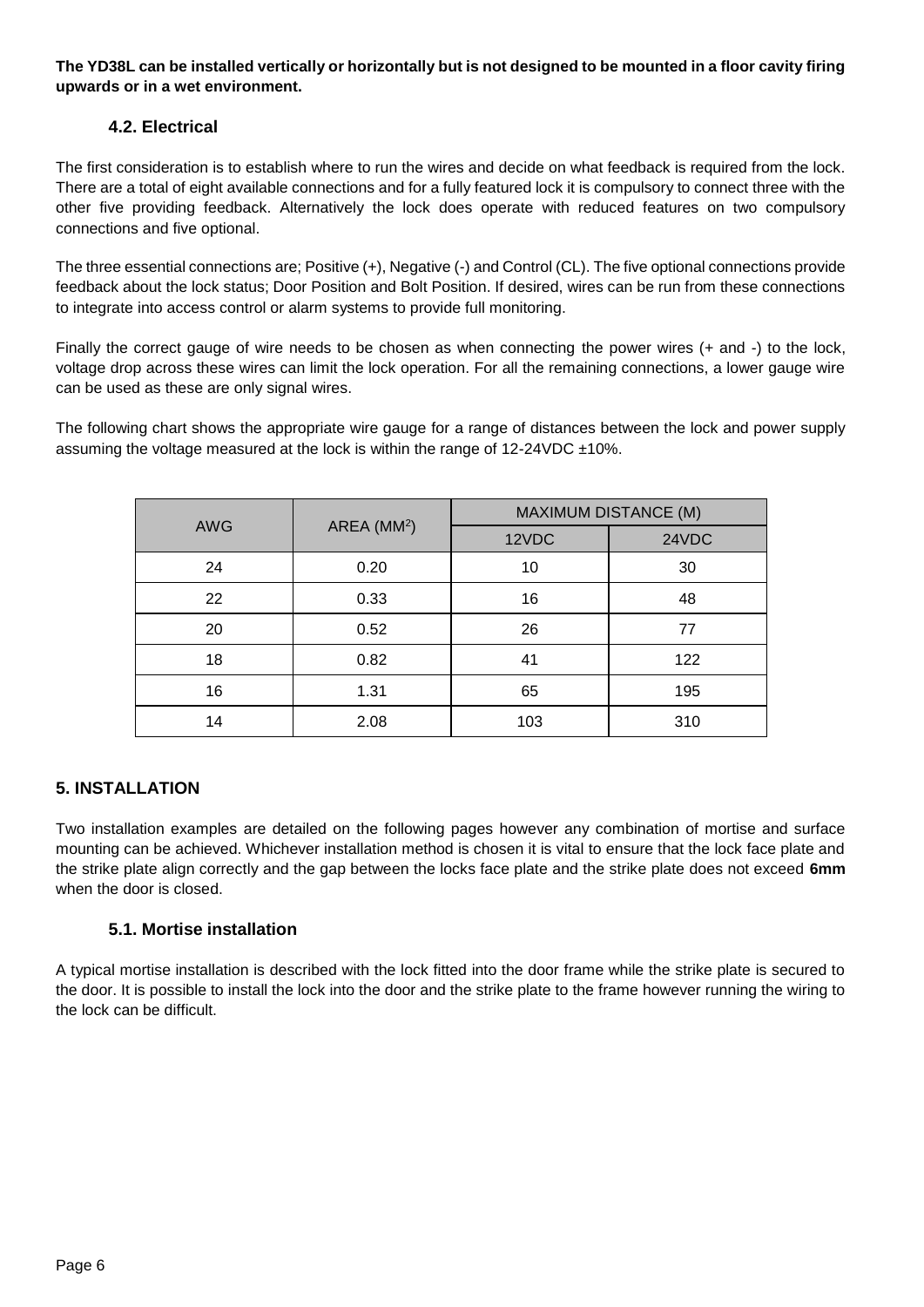#### 5.1.1. Cutting the mortises

Using the supplied lock dimensions a mortise is cut in the door frame that is suitable to house the lock. An appropriate sized mortise is then cut for the strike plate and holes to house the magnetic catch and to accept the lock pin is drilled. The lock pin hole behind the strike plate needs to be free from debris and deep enough to allow the lock pin to fully extend when locked.



#### 5.1.2. Wiring the lock

Wires are run out from the back of the mortise and following the connection guide on the locks cover, connected to the lock.

*Detailed wiring information can be found in Section [6](#page-9-0) - [Wiring.](#page-9-0)*



#### 5.1.3. Fitting the lock and strike plate

The lock is slid back into the mortise, making sure that the wiring integrity is maintained, and secure with the supplied mounting screws. Likewise the strike plate is fitted into its mortise and secured in place.

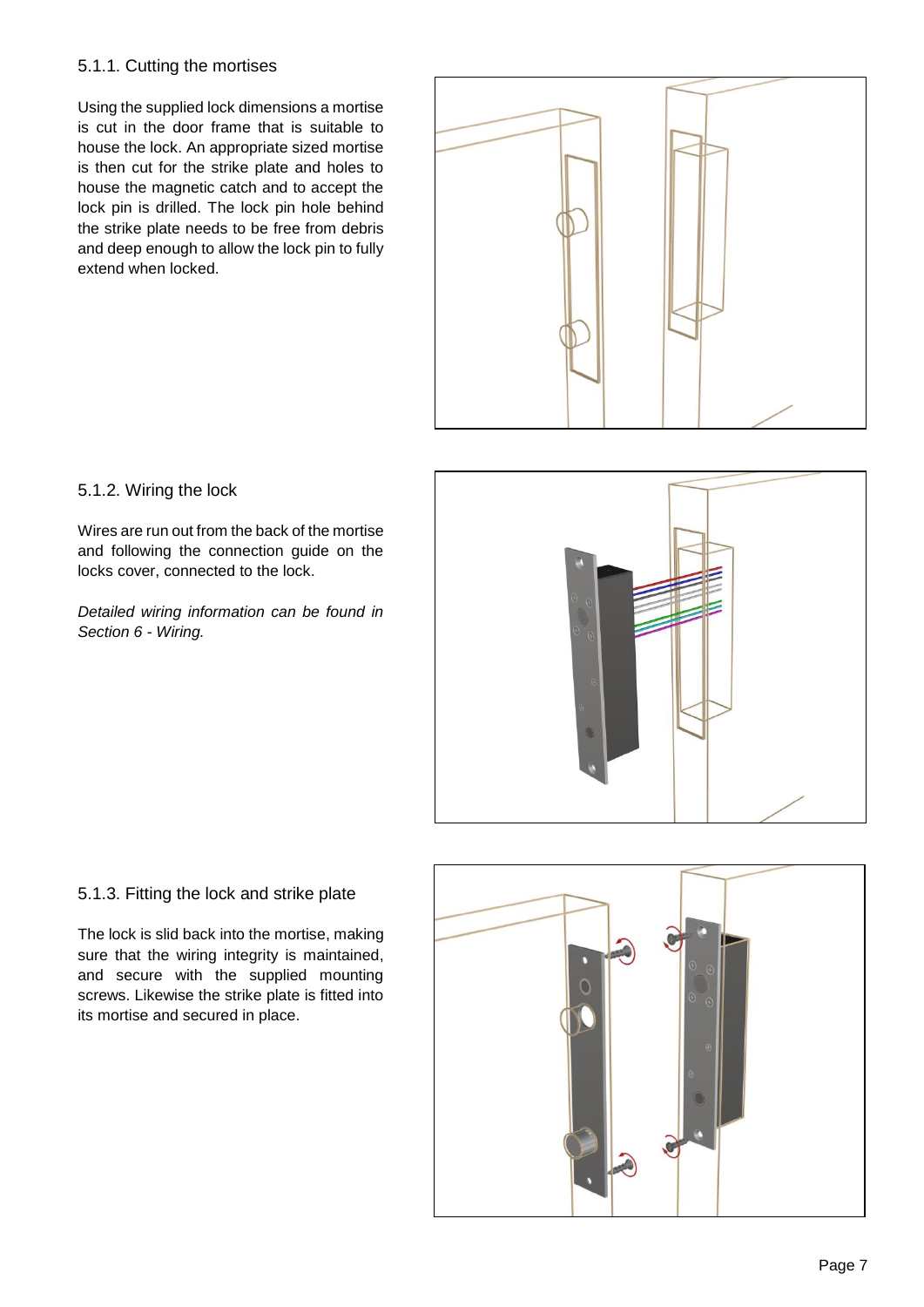#### 5.1.4. Checking the operation

With the lock and strike installed and the wiring complete the door is closed to check alignment and operation. The magnetic latch should 'capture' the door and align it correctly so the lock pin can extend through the hole in the strike plate and door, to achieve locking.



#### **5.2. Surface installation**

<span id="page-7-0"></span>By using a YD38L housing the lock and or strike plate can be secured to the door or door frame eliminating the need for cutting mortises. Housings are available with adhesive tape supplied for easy application to glass doors in addition to having screw hole mounting points for wood and metal doors.

#### 5.2.1. Securing the housing to wood

Two 10G x 1" hex head self-tapping screws are supplied with the housing and can be screwed into the wood door frame. The housing has two keyhole cut outs that fit over the screw heads and once the housing is in place the screws can be tightened with a spanner.



#### 5.2.2. Wiring the lock

The wires will need to be run into the housing to connect to the lock. The position of the hole is determined at installation time by finding exactly where the wiring will enter the housing, and drill an 8mm hole through the housing wall. The housing is supplied with one grommet, which can be pushed into the drilled hole to protect the wires form the sharp edge of the hole.

*Detailed wiring information can be found in Section [6](#page-9-0) - [Wiring.](#page-9-0)*

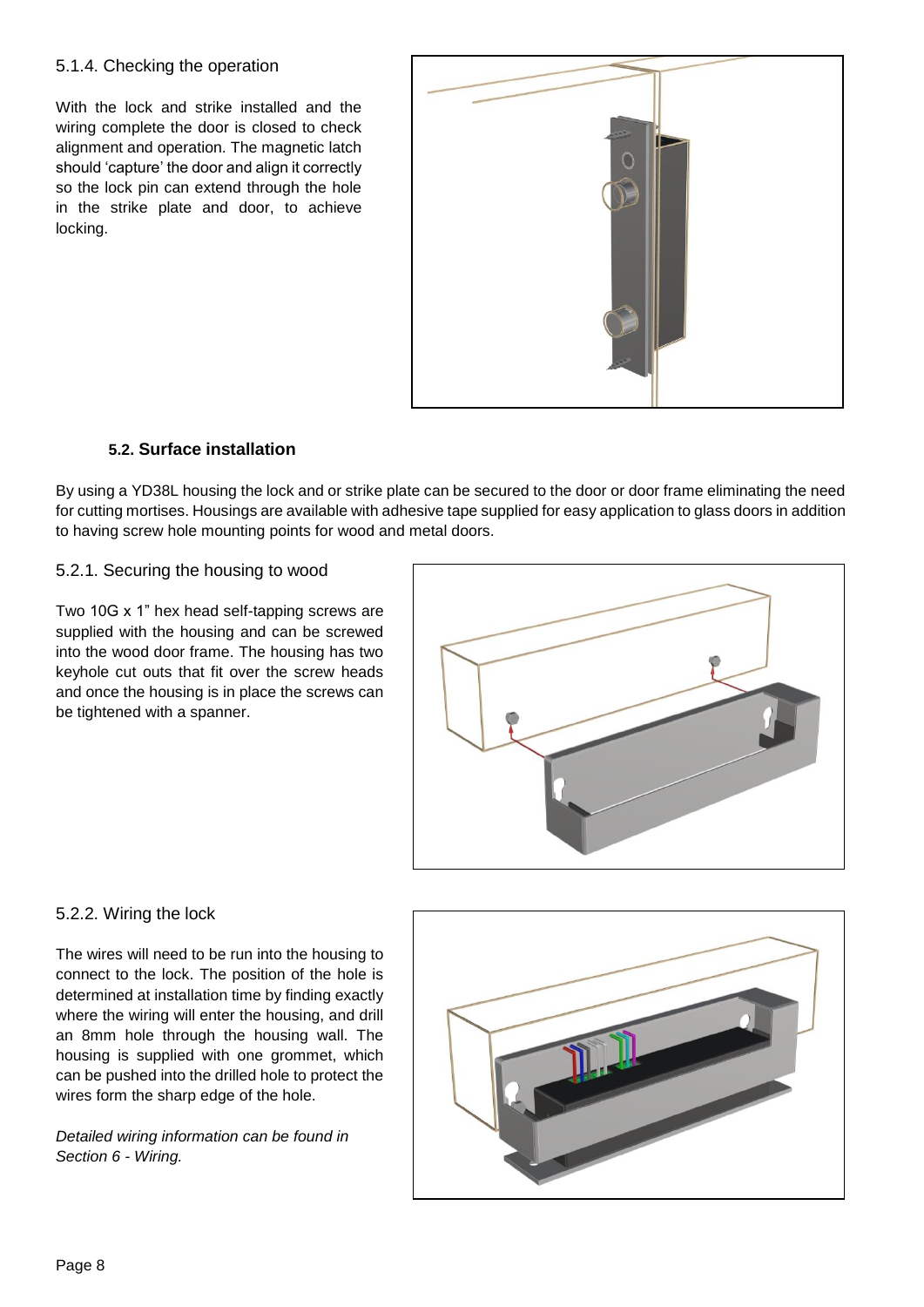#### 5.2.3. Fitting the lock

Once wired, the lock is slid into the housing and secured in place with the M5 X 10 csk screws that were supplied with the lock.



## 5.2.4. Securing the housing to glass

For simple application to glass the YD38L housings are supplied with self-adhesive tape. With the backing removed the housing can be applied directly to the glass. A flat stainless steel dress plate is fitted on the opposite of the glass to give a clean finish.



#### 5.2.5. Fitting the strike plate

The strike plate is placed into the housing and secured in place with the M5 x 10 csk screws that were supplied with the lock.



#### 5.2.6. Checking the operation

With the lock and strike installed and the wiring complete the door is closed to check alignment and operation. The magnetic latch should 'capture' the door and align it correctly so the lock pin can extend through the hole in the strike plate and door, to achieve locking.

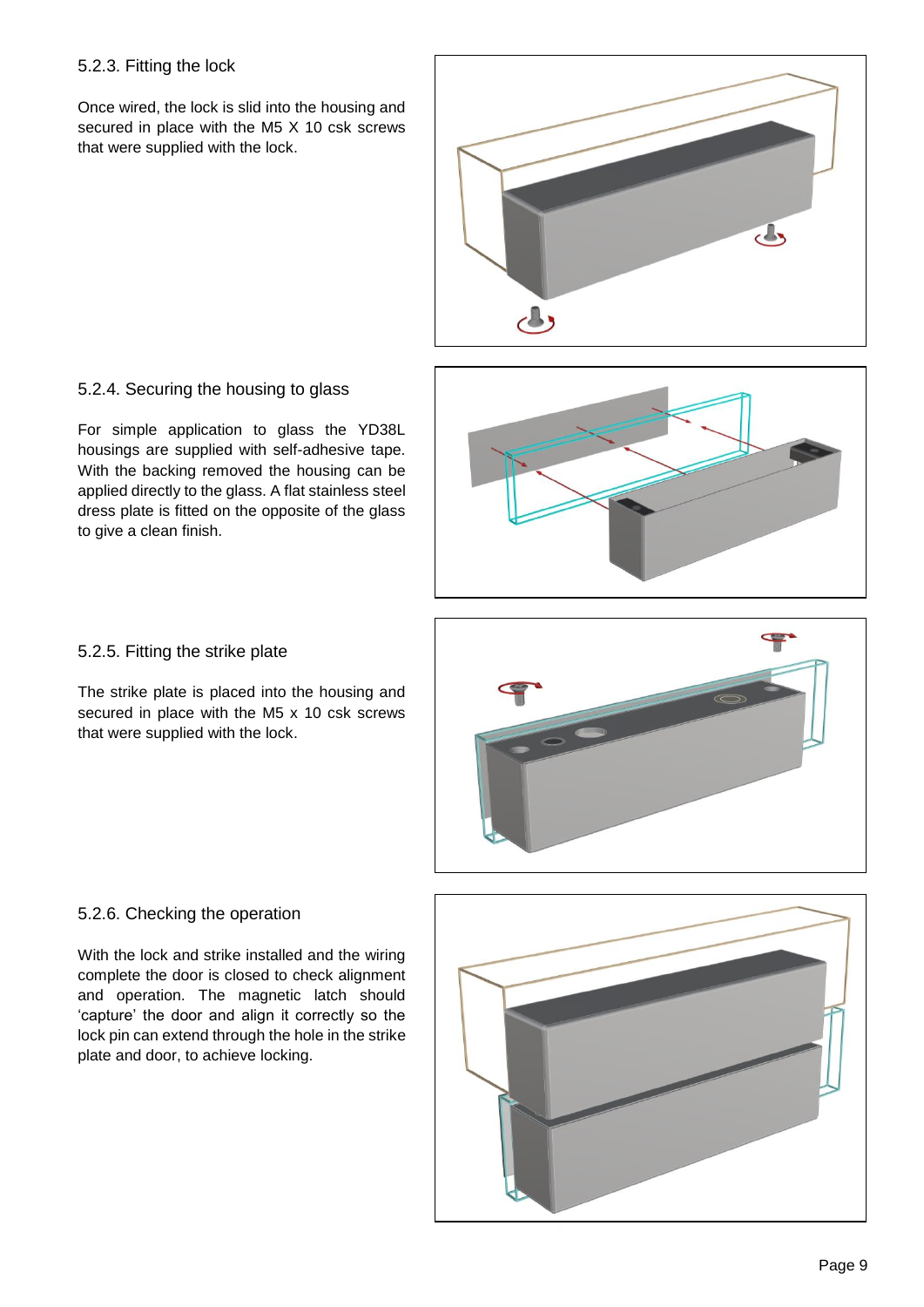#### <span id="page-9-0"></span>**6. WIRING**

The YD38L is fitted with eight connectors; five are optional and provide monitoring of the lock pin and door positions. Control of the lock is achieved by using the remaining three wires however a reduced function two wire mode is available if desired. Connect the YD38L as per the following chart.

| $\ddot{}$ |                |                             | Positive connection to DC power supply $(12 – 24V)$  |
|-----------|----------------|-----------------------------|------------------------------------------------------|
| СL        | 2              | Power                       | Switched positive control input                      |
|           | 3              |                             | Negative connection to DC power supply (12 - 24V)    |
| С         | 4              |                             | Common contact of the door position monitor          |
| <b>NO</b> | 5              | Door Position Switch        | Normally open contact of the door position monitor   |
| С         | 6              |                             | Common contact of the bolt position monitor          |
| <b>NO</b> | $\overline{7}$ | <b>Bolt Position Switch</b> | Normally open contact of the bolt position monitor   |
| NC.       | 8              |                             | Normally closed contact of the bolt position monitor |

#### **6.1. Three wire connection**

<span id="page-9-1"></span>The three wire mode requires a continuous connection of power to terminals 1 (+ve) and 3 (-ve). Wiring the lock for fail safe or fail secure configurations is identical.



#### **6.2. Two wire connection**

<span id="page-9-2"></span>The two wire mode differs between fail safe and fail secure configurations but both require a switched power supply connected to terminals '1' and '3'. In addition, for fail safe configuration the dip switch needs to be repositioned as shown in *Section [6.4](#page-10-0) - [Dip switch positions.](#page-10-0)* Wire links **(not supplied)** are connected from terminals '2' to '4' and '1' to '5' for fail safe. A wire link is connected between terminals '1' and '2' for fail secure.



#### **6.3. Monitors**

<span id="page-9-3"></span>The five monitor connectors found on the YD38L are available to provide door and bolt position feedback. If desired wires can be run from these connections to integrate with access control or alarm systems to provide full monitoring. When a two wire fail safe operation is chosen the door position monitor is not available.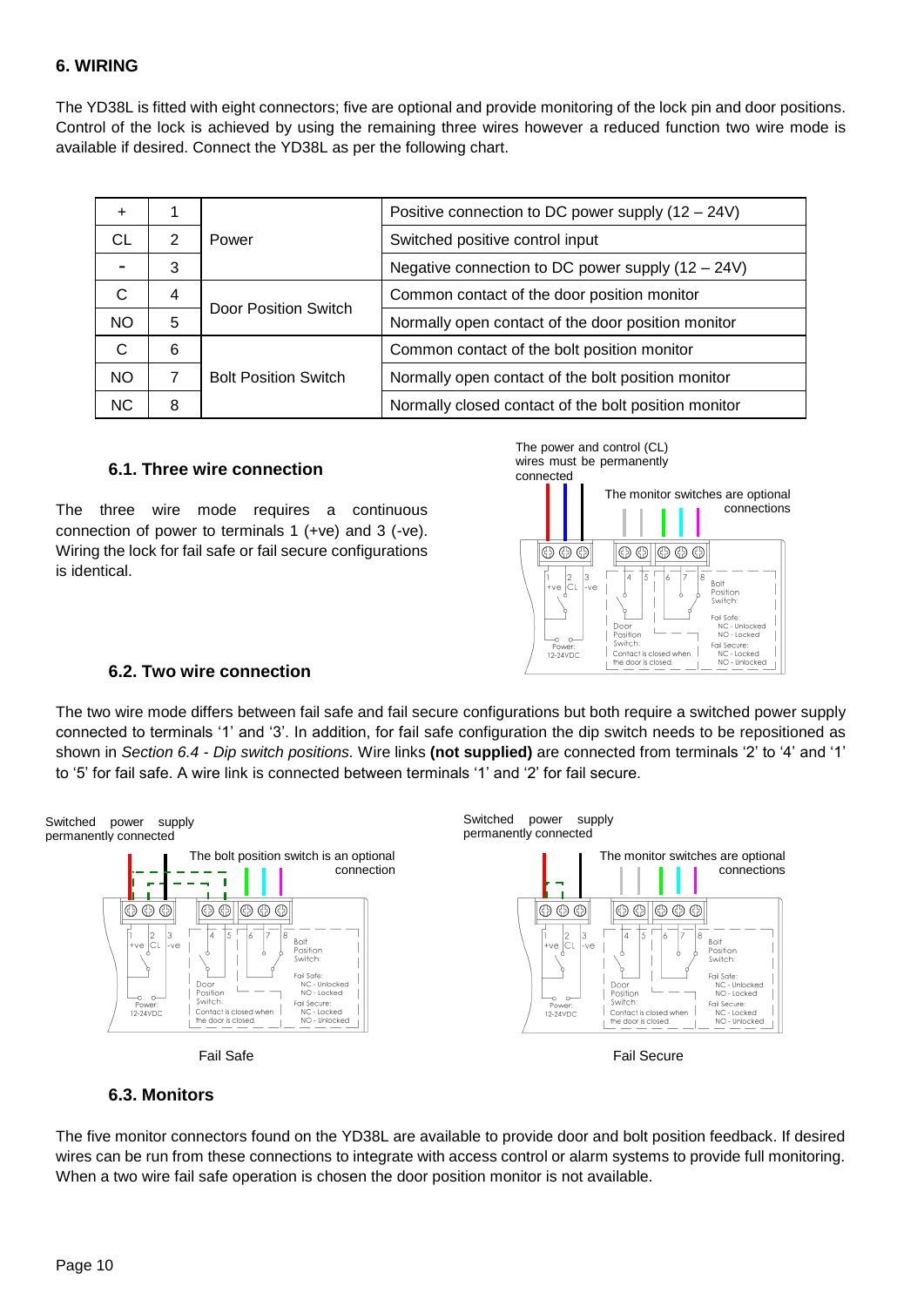## **6.4. Dip switch positions**

<span id="page-10-0"></span>In addition to running the necessary wires for the desired mode, positioning the three dip switches located on the lock printed circuit board determines the operation. These are accessed by removing the cover. **MARKINGS S1, S2 AND M ARE FOUND ON THE PRINTED CIRCUIT BOARD.**

**Switches S1** and **S2** are used to set the timed re-lock. If an unlock signal is given to the lock but the door is not opened the YD38L can automatically lock itself again after a selected time. This ensures that a door cannot be left unsecured if it has been unlocked but not opened. The timer is factory set to 9 seconds but 0, 3 and 6 second options are offered and selected by positioning the dip switches accordingly.

**Switch M** is used to select fail safe or fail secure mode. **This is factory set as ordered and the only time it will need to be moved is when operating a fail-safe lock in the two wire mode.**

| TIMED RELOCK            | () second     | 3 second       | 6 second       | 9 seconds - default                     |
|-------------------------|---------------|----------------|----------------|-----------------------------------------|
| <b>SWITCH POSITIONS</b> | S1 On & S2 On | S1 Off & S2 On | S1 On & S2 Off | S <sub>1</sub> Off & S <sub>2</sub> Off |

| <b>MODE</b> | <b>Fail Safe</b> | <b>Fail Secure</b> |
|-------------|------------------|--------------------|
| 3 WIRE MODE | M Off            | M On               |
| 2 WIRE MODE | M On             | M On               |

#### <span id="page-10-2"></span><span id="page-10-1"></span>**7. OPERATION**

#### **7.1. Three wire mode (Recommended)**

In either fail safe or fail secure configuration, maintained connection of '1' to '2' will keep the YD38L unlocked regardless of the door position. The following scenarios assume that the control signal is open at the start of the operation sequence as a maintained connection will cause the lock to stay unlocked indefinitely.

#### 7.1.1. Fail safe operation

Assume the door is closed and locked. Momentarily connecting '1' and '2' unlocks the door for a period of 9 seconds\*. After the 9 seconds has elapsed if the door has not been opened the YD38L automatically locks again. If the door has opened within the 9 second window (which is the case in normal operation) the timed re-lock is overridden and automatic relocking occurs as soon as the door is closed. On closing, full power is applied to the YD38L 9 times in 15 seconds before the current is reduced and the lock goes into a holding mode to minimize heating and power consumption. The YD38L will remain unlocked as long as the door is open.

#### 7.1.2. Fail secure operation

Assume the door is closed and locked. Momentarily connecting '1' and '2' unlocks the door and over a 9 second period full power is applied to the lock 5 times. If the door remains closed, after 9 seconds\* has elapsed the YD38L automatically locks again. If the door has opened within the 9 second window (which is the case in normal operation) the YD38L will remain unlocked and in a holding mode until the door is closed again and automatic re-locking occurs.

#### **7.2. Two wire mode**

<span id="page-10-3"></span>In installations where running three wires to the lock is not possible or desired the YD38L can operate effectively on two wires. Although the functions are reduced, as seen in the table below, controlling the lock this way still offers a high security locking solution.

| <b>FEATURES</b> | Multiple re-lock<br>(fail safe) | Multiple unlock<br>(fail secure) | Auto re-lock   | Anti-Tamper | Adjustable timed<br>re-lock |
|-----------------|---------------------------------|----------------------------------|----------------|-------------|-----------------------------|
| 3 WIRE MODE     | Yes 9x                          | Yes 5x                           | Yes            | Yes         | Yes                         |
| 2 WIRE MODE     | Yes 5x                          | Yes 5x                           | Fail safe only | Yes         | No                          |